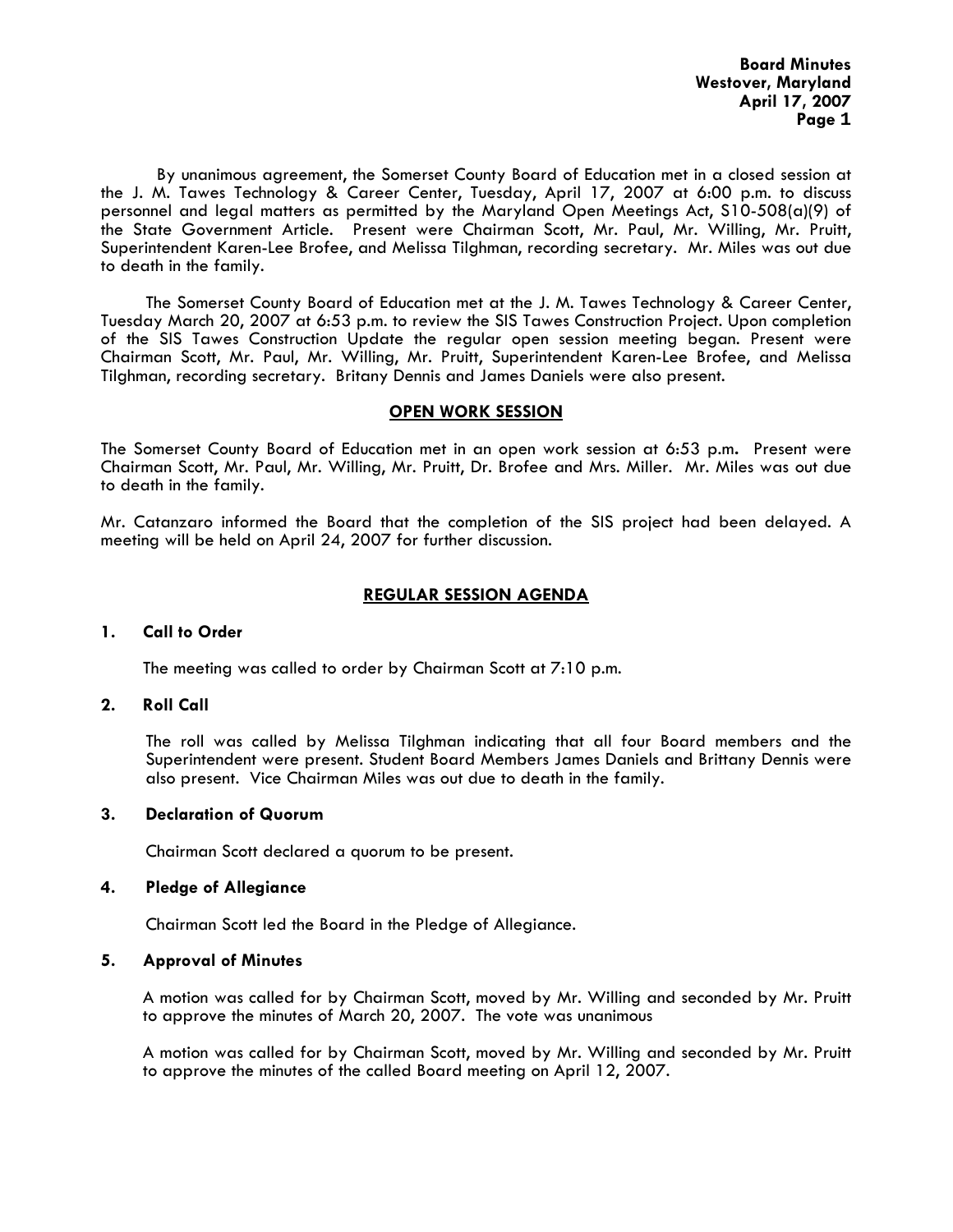## **6. Adoption of Agenda**

 A motion was called by Chairman Scott, moved by Mr. Paul and seconded by Mr. Willing to adopt the amended agenda. The vote was unanimous with all four of the present Board members in agreement.

### **7. Public Participation**

Several Ewell parents signed up for public participation regarding the grade configuration. Tina Corbin, Sharon Marshall, Michelle Bradshaw, Robin Bradshaw, Duke Marshall, Anita Kitching and Rick Edmund all spoke to the Board regarding their concerns with the  $6<sup>th</sup>$  and  $7<sup>th</sup>$  grade students leaving the Island to travel to the mainland to attend Somerset Intermediate. Parents felt that the time, distance, and safety of the  $6<sup>th</sup>$  and  $7<sup>th</sup>$  graders should be considered before making this decision. Parents asked that the change not be mandatory. Chairman Scott thanked the parents and informed them that the Board will consider their concerns when making their decisions. Mr. Willing, Mr. Paul, and Mr. Pruitt stated that the choice should be given to the parents and not be made mandatory, but should they choose to send their child to Somerset Intermediate the option is always there. Dr. Brofee explained the children's benefits of attending Somerset Intermediate.

### **Ewell Discussion:**

 Mr. Paul moved and Mr. Willing seconded to move 12C, Ewell Discussion, after public participation. This would allow the Ewell group in attendance time to express their concerns and catch the boat back at a deceit time. The vote was unanimous.

### **8. Student Board Members' Report**

James Daniels and Brittany Dennis provided the Board with an informative report on the schools and were thanked by Chairman Scott.

### **9. Renewable Power Hybrid Presentation**

Mr. Paul moved and Mr. Pruitt seconded to approve Mr. Daugherty's request to do a feasibility study on Renewable Power Hybrid at Washington High School. A proposal will be presented to the Board upon completion of the study. The vote was unanimous.

### **10. JM Tawes Technology and Career Center**

Mr. Webster was excited to announce that CTE programs were given first priority in the 2008 School Budget and continued to provide an informative report highlighting several CTE events. Fifteen students qualified for the State Skills competition with one student making  $3<sup>rd</sup>$  place. The Teacher Academy is doing well. A new Fire and Rescue course will be offered and advertisement for the class is being publicized. African American students seem to be excelling in Technical Skills.

In ALC, Mr. Webster reported that the ALC Program is going well with four out of eleven students returning back to regular schools. Students are placed in a "Why Try Program" where the teachers send portfolios to schools with the student to ensure they receive adequate help. The "Why Try Program" it encourages students to make better choices and succeed in regular school.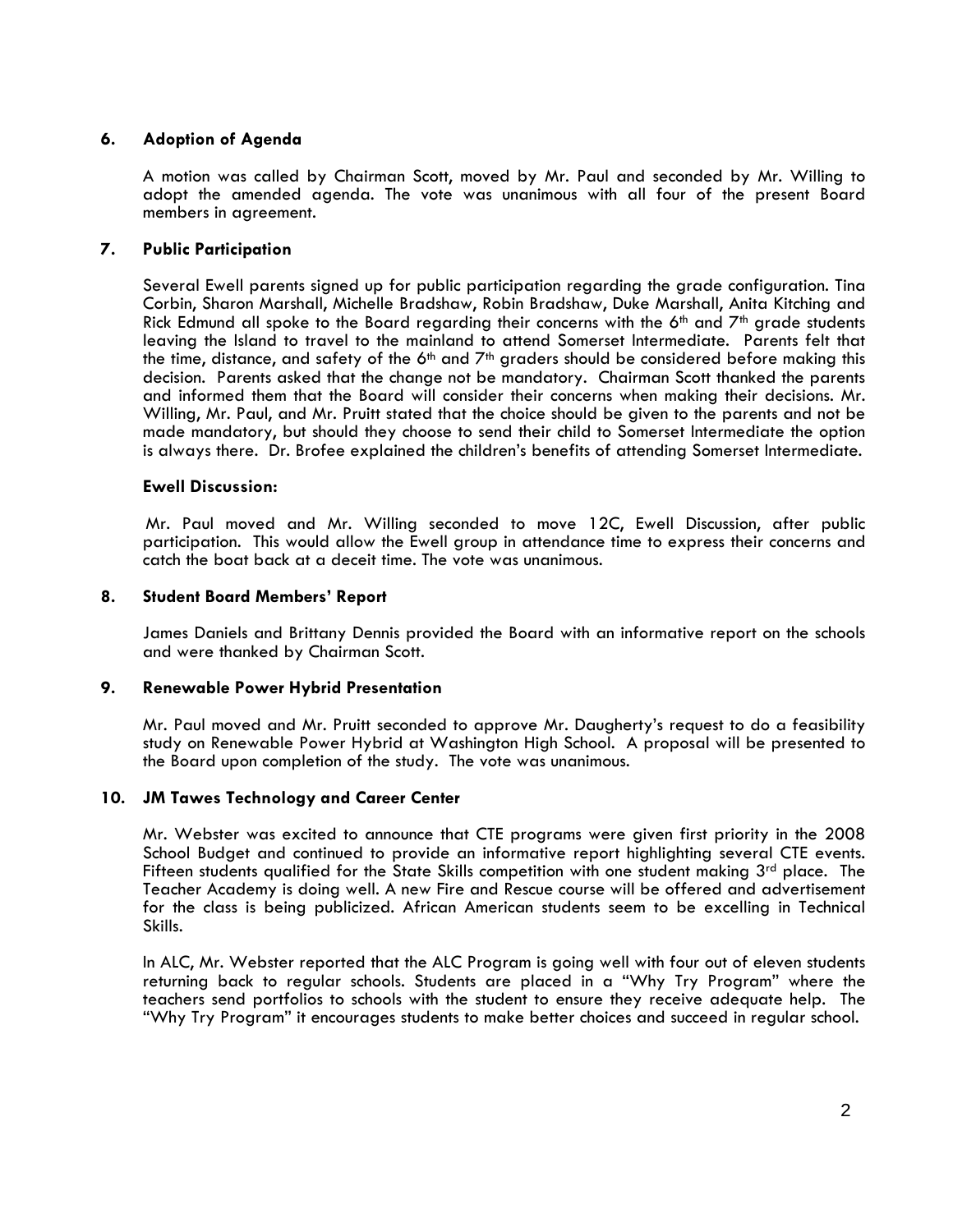## **11. Old Business**

## **A. Facilities and Transportation**

1. Change Order Approvals for Somerset Intermediate School

Mr. Willing moved and Mr. Paul seconded to approve Mr. Daugherty's change order requests 1-6 and requests 8&9. The vote was unanimous.

### **B. Policies**

- 1. Upon recommendation by the Superintendent, Mr. Paul moved and Mr. Pruitt seconded to approve policy #800-13, Surveys and Questionnaires. The vote was unanimous.
- 2. Upon recommendation of the Superintendent, Mr. Paul moved and Mr. Pruitt seconded to approve policy #500-25, Guidelines for Alternative Routes to High School Graduation. The vote was unanimous.

## **C. SAFE: Somerset County's Board of Education's Charter School Decision**

The Board announced the denial of the Charter School Application.

# **12. New Business**

### **A. Facilities and Transportation**

1. Bus Driver Substitute

Upon the recommendation of the Superintendent, Mr. Willing moved and Mr. Pruitt seconded to approve Mr. Daugherty's request to train Peggy Sue Minner as a Substitute Bus Driver. The vote was unanimous.

### **B. Human Resources Report**

1. New Hires, Retirees, and Resignations

A motion was called for by Chairman Scott, moved by Mr. Paul and seconded by Mr. Pruitt to approve Mr. Lawson's Human Resources Report as presented. The vote was unanimous.

2. Out of State Travel

Mr. Lawson provided an informational summary of SCPS staff traveling out of state to conferences and was thanked by Chairman Scott.